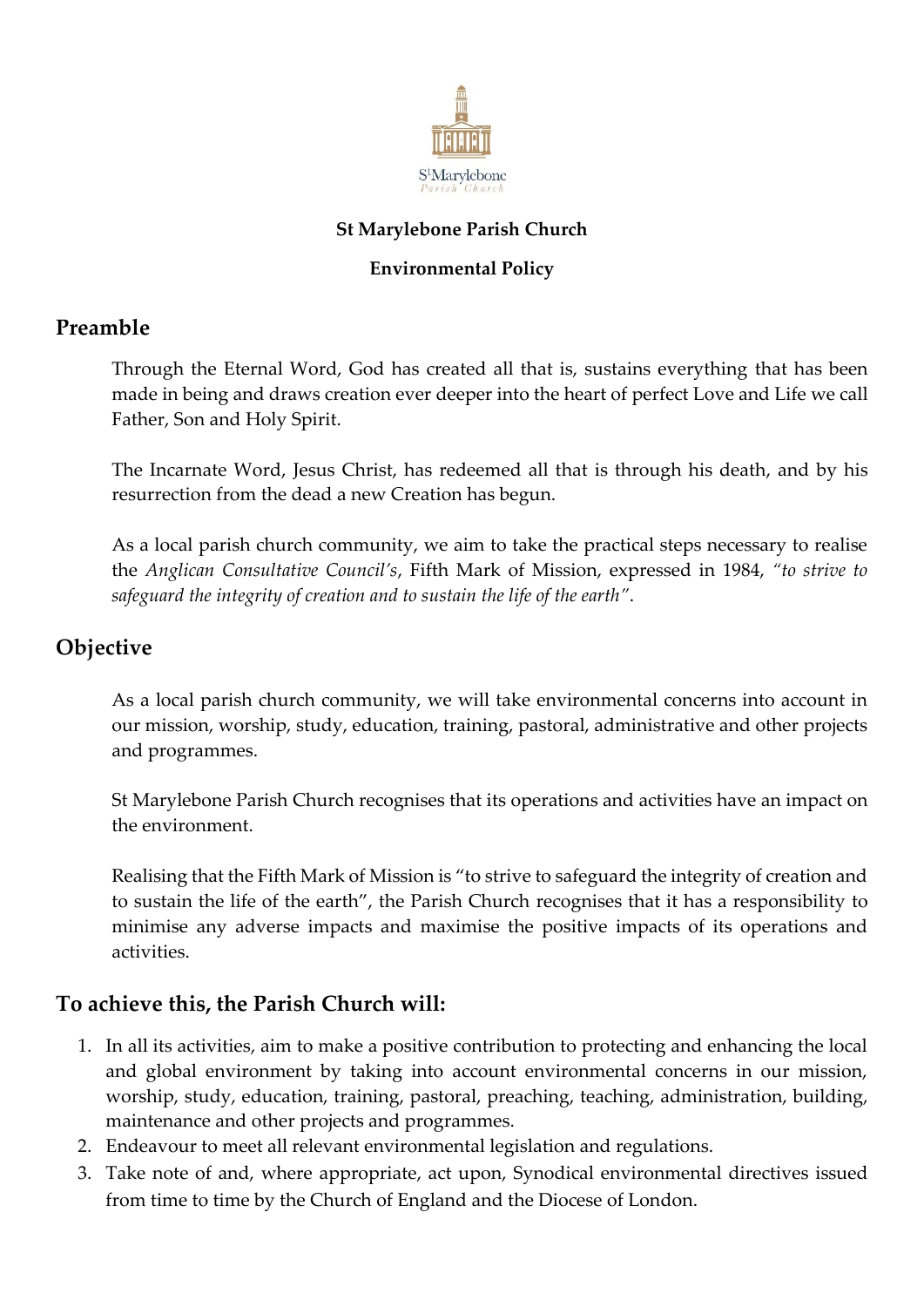- 4. Regularly update and improve policies in the light of increased understanding and knowledge.
- 5. Prepare, implement and monitor environmental action plans for the Parish Church.
- 6. Minimise the consumption of all resources used in its operations and consider the lifecycle impact of all purchases.
- 7. Reduce the use of single-use plastic wherever possible.
- 8. Minimise waste in all activities.
- 9. Recycle and reuse waste materials wherever possible.
- 10. Provide facilities for recycling and composting where possible.
- 11. Dispose of all necessary waste through safe and responsible methods.
- 12. Minimise energy use and emissions to air by encouraging team members to turn off lights, computers and other equipment when not in use.
- 13. Use renewable energy sources as far as possible.
- 14. Ensure the appropriate use of recommend energy conservation technology wherever applicable (including insulation, low energy light bulbs, low water use toilets).
- 15. Work with and support other parishes and the diocese to implement wider scale environmental initiatives.
- 16. Encourage community-led initiatives where appropriate.
- 17. Support initiatives that encourage sustainable transport through providing places for cycle parking and encourage all employees to use public transport in coming to and leaving work.
- 18. Encourage use of the London Cycling Campaign (www.lcc.org.uk) to help encourage and build confidence in new and returning cyclists.
- 19. Discount the parking fees of environmentally-friendly vehicles parking at the parish church.
- 20. Respect and protect natural resources through conservation and good management.
- 21. Wherever possible conserve and reuse water from the Parish Church and check/protect external taps in winter.
- 22. Encourage our two schools to enhance biodiversity to encourage wildlife and plant-life where appropriate and to engage in on-site composting.
- 23. Ensure that cleaning fluids, polishes and glues, etc., are as environmentally the leastdamaging as possible, avoiding the unnecessary use of bleach and solvents harmful to the environment when it is possible to do so.
- 24. Where possible use contractors and suppliers who have an environmental policy which meets best practice and is updated regularly.
- 25. Where possible use contractors and suppliers who are local, thus minimising transportation and supporting the local economy.
- 26. We will mitigate, wherever possible, the impact of a changing climate on the fabric, contents and use of the Parish Church.
- 27. Through preaching, prayer and study give prayerful and informed advice regarding sustainable lifestyle choices, including how people use transport, purchase consumer goods, how food and drink is grown, transported, sold and consumed; how practical love for our neighbours at home and overseas who labour to produce the food which we enjoy is manifested.